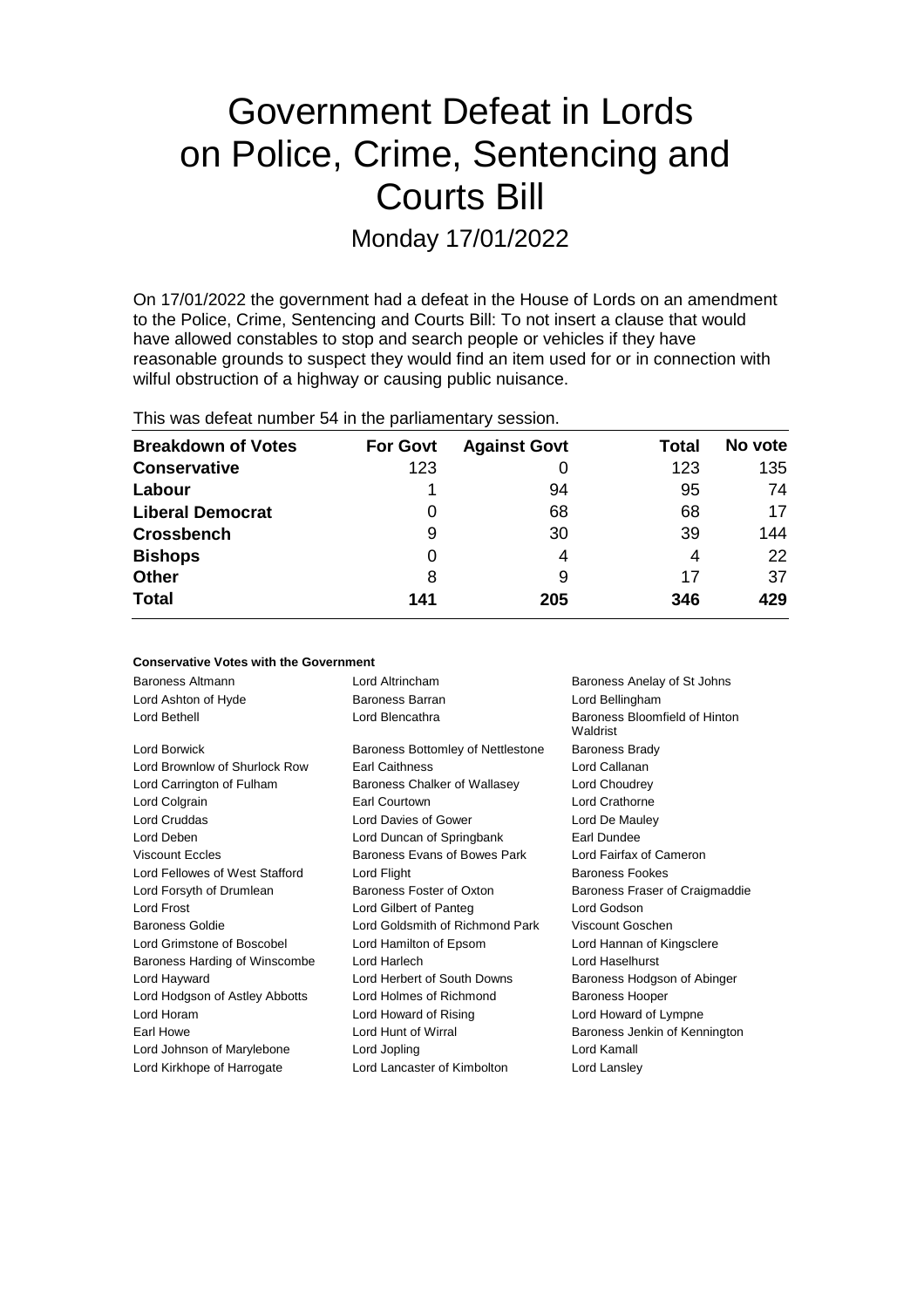Lord Leigh of Hurley Lord Lexden Lord Lilley Earl Lindsay **Earl Lingfield** Earl Liverpool<br>
Lord Mancroft **Earl Liverpool**<br>
Baroness Manzoor **Earl Lord McInnes** Lord Mancroft Baroness Manzoor Lord McInnes of Kilwinning Lord McLoughlin Lord Mendoza Baroness Meyer Baroness Mobarik **Baroness Morgan of Cotes** Lord Moylan<br>Baroness Neville-Jones **Baroness Neville-Rolfe** Baroness Ni Baroness Noakes Lord Norton of Louth Lord Offord of Garvel Lord Parkinson of Whitley Bay **Lord Pickles Lord Polak** Lord Popat Lord Reay Lord Ribeiro Lord Robathan Baroness Sanderson of Welton Lord Sandhurst Lord Sarfraz Lord Sassoon Baroness Sater Baroness Scott of Bybrook Lord Selkirk of Douglas Lord Sharpe of Epsom Lord Sherbourne of Didsbury Lord Shinkwin Lord Smith of Hindhead Baroness Stedman-Scott Lord Sterling of Plaistow Lord Stewart of Dirleton Baroness Stowell of Beeston Baroness Stroud Lord Taylor of Holbeach Viscount Trenchard Lord True Lord Udny-Lister Baroness Vere of Norbiton Baroness Verma Lord Wei Lord Wharton of Yarm **Baroness Williams of Trafford** Lord Wolfson of Tredegar Baroness Wyld Lord Young of Cookham Viscount Younger of Leckie

Baroness Neville-Jones **Baroness Neville-Rolfe** Baroness Nicholson of Winterbourne

#### **Conservative Votes against the Government**

**Labour Votes with the Government** Lord Dubs

### **Labour Votes against the Government**<br>Baroness Adams of Craigielea **Lord Adonis**

Lord Anderson of Swansea Baroness Andrews Baroness Andrews Lord Bach Baroness Bakewell **Baroness Bakewell** Lord Berkeley **Baroness Bake of Leeds** Baroness Blower **Lord Boateng** Construction Construction Construction Construction Construction Construction Const Lord Bragg **Baroness Bryan of Partick** Lord Campbell-Savours Lord Carter of Coles Lord Cashman Baroness Chakrabarti Viscount Chandos **Baroness Chapman of Darlington** Lord Clark of Windermere Lord Coaker **Lord Collins of Highbury** Baroness Corston Lord Cunningham of Felling Lord Davidson of Glen Clova Lord Davies of Brixton Baroness Donaghy **Baroness Drake** Lord Elder Lord Falconer of Thoroton Baroness Golding Lord Grantchester Lord Hacking Lord Hain Viscount Hanworth Lord Harris of Haringey **Baroness Hayman of Ullock** Baroness Hayter of Kentish Town Baroness Healy of Primrose Hill Lord Hendy Contract Report Baroness Henig Lord Howarth of Newport Lord Hunt of Kings Heath Baroness Jones of Whitchurch Lord Kennedy of Southwark Baroness Kennedy of The Shaws Lord Khan of Burnley Baroness Kingsmill Lord Knight of Weymouth Baroness Lawrence of Clarendon Lord Lennie **Lord Levy** Lord Levy **Lord Lord Lord Liddle** Lord Lipsey Baroness Lister of Burtersett Baroness Mallalieu Lord Mandelson Baroness McIntosh of Hudnall Lord McNicol of West Kilbride Baroness Merron **Baroness Morris of Yardley** Lord Mitchell **Baroness Morris of Yardley** Baroness Osamor Baroness Pitkeathley Lord Ponsonby of Shulbrede Baroness Quin **Baroness Rebuck** Baroness Rebuck Baroness Ritchie of Downpatrick Lord Robertson of Port Ellen Lord Rooker Lord Rosser Baroness Royall of Blaisdon Baroness Sherlock Lord Sikka Baroness Smith of Basildon Viscount Stansgate Baroness Taylor of Bolton Baroness Thornton Lord Tomlinson Lord Touhig Lord Triesman **Lord Tunnicliffe Baroness Warwick of Undercliffe Baroness Warwick of Undercliffe** Lord Watson of Invergowrie **Lord Watts** Lord West of Spithead Baroness Whitaker **Lord Whitty Lord Whitty** Baroness Wilcox of Newport Lord Winston Lord Wood of Anfield Lord Woodley

Baroness Adams of Craigielea Lord Adonis **Baroness Amos** Baroness Amos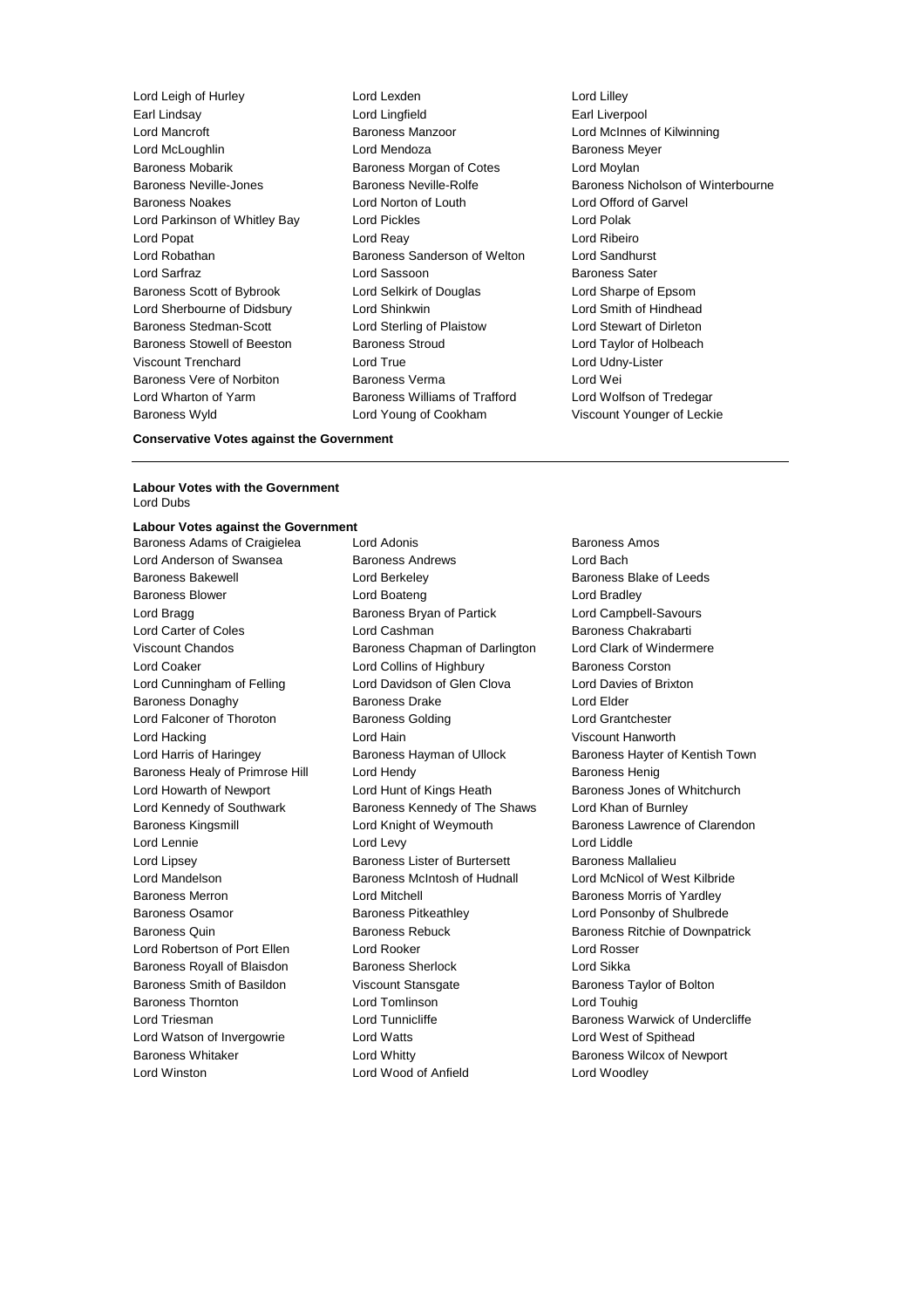#### **Liberal Democrat Votes with the Government**

### **Liberal Democrat Votes against the Government**

| Lord Addington                     | Lord Allan of Hallam         | Baroness Bakewell of Hardington<br>Mandeville |
|------------------------------------|------------------------------|-----------------------------------------------|
| <b>Baroness Barker</b>             | Lord Beith                   | Baroness Benjamin                             |
| Baroness Bonham-Carter of Yarnbury | <b>Baroness Brinton</b>      | Lord Bruce of Bennachie                       |
| Lord Burnett                       | Baroness Burt of Solihull    | Lord Campbell of Pittenweem                   |
| Lord Clement-Jones                 | Lord Dholakia                | Baroness Featherstone                         |
| Lord Foster of Bath                | Lord Fox                     | Baroness Garden of Frognal                    |
| Lord German                        | Earl Glasgow                 | Lord Goddard of Stockport                     |
| <b>Baroness Grender</b>            | <b>Baroness Hamwee</b>       | Baroness Harris of Richmond                   |
| <b>Baroness Humphreys</b>          | Lord Hussain                 | Baroness Hussein-Ece                          |
| Baroness Janke                     | <b>Baroness Jolly</b>        | Lord Jones of Cheltenham                      |
| Baroness Kramer                    | Lord Lee of Trafford         | Lord McNally                                  |
| Lord Newby                         | <b>Baroness Northover</b>    | <b>Lord Oates</b>                             |
| Lord Paddick                       | Lord Palmer of Childs Hill   | <b>Baroness Parminter</b>                     |
| <b>Baroness Pinnock</b>            | Lord Purvis of Tweed         | Baroness Randerson                            |
| Lord Razzall                       | Lord Redesdale               | Lord Rennard                                  |
| Baroness Scott of Needham Market   | Lord Scriven                 | Lord Sharkey                                  |
| Baroness Sheehan                   | Lord Shipley                 | Baroness Smith of Newnham                     |
| Lord Stephen                       | Lord Stoneham of Droxford    | Lord Storey                                   |
| Lord Strasburger                   | <b>Lord Stunell</b>          | <b>Baroness Suttie</b>                        |
| Lord Taverne                       | Lord Teverson                | Lord Thomas of Gresford                       |
| Baroness Thomas of Winchester      | <b>Baroness Thornhill</b>    | Viscount Thurso                               |
| Lord Tope                          | Baroness Tyler of Enfield    | Lord Wallace of Saltaire                      |
| <b>Baroness Walmsley</b>           | Lord Willis of Knaresborough |                                               |

#### **Crossbench Votes with the Government**

| Lord Anderson of Ipswich                       | Baroness Finlay of Llandaff      | Lord Hogan-Howe                   |
|------------------------------------------------|----------------------------------|-----------------------------------|
| Lord Pannick                                   | Lord Thomas of Cwmgiedd          | Lord Walney                       |
| <b>Baroness Watkins of Tavistock</b>           | Viscount Waverley                | Duke of Wellington                |
| <b>Crossbench Votes against the Government</b> |                                  |                                   |
| Lord Aberdare                                  | Lord Alton of Liverpool          | Lord Berkeley of Knighton         |
| Lord Best                                      | <b>Baroness Boycott</b>          | Lord Brown of Eaton-under-Heywood |
| Baroness Bull                                  | Baroness Cavendish Little Venice | <b>Earl Clancarty</b>             |
| Viscount Colville of Culross                   | Baroness Coussins                | Lord Crisp                        |
| Baroness D'Souza                               | Baroness Falkner of Margravine   | Lord Freyberg                     |
| Baroness Hayman                                | <b>Baroness Hollins</b>          | Lord Kerslake                     |
| <b>Baroness Kidron</b>                         | Lord Macdonald of River Glaven   | Baroness Masham of Ilton          |
| <b>Baroness Neuberger</b>                      | Baroness O'Loan                  | <b>Baroness Prashar</b>           |
| <b>Lord Ricketts</b>                           | Lord Russell of Liverpool        | Lord Trevethin and Oaksey         |
| Lord Turner of Ecchinswell                     | <b>Baroness Wheatcroft</b>       | <b>Baroness Worthington</b>       |

#### **Bishop Votes with the Government**

#### **Bishop Votes against the Government**

| Bishop of Birmingham | <b>Bishop of Bristol</b> | Bishop of Leeds |
|----------------------|--------------------------|-----------------|
|                      |                          |                 |

#### **Other Votes with the Government**

Lord Browne of Belmont Lord Dodds of Duncairn Lord Empey

Bishop of London

Lord Faulks Lord Gadhia Lord McCrea Magherafelt and Cookstown